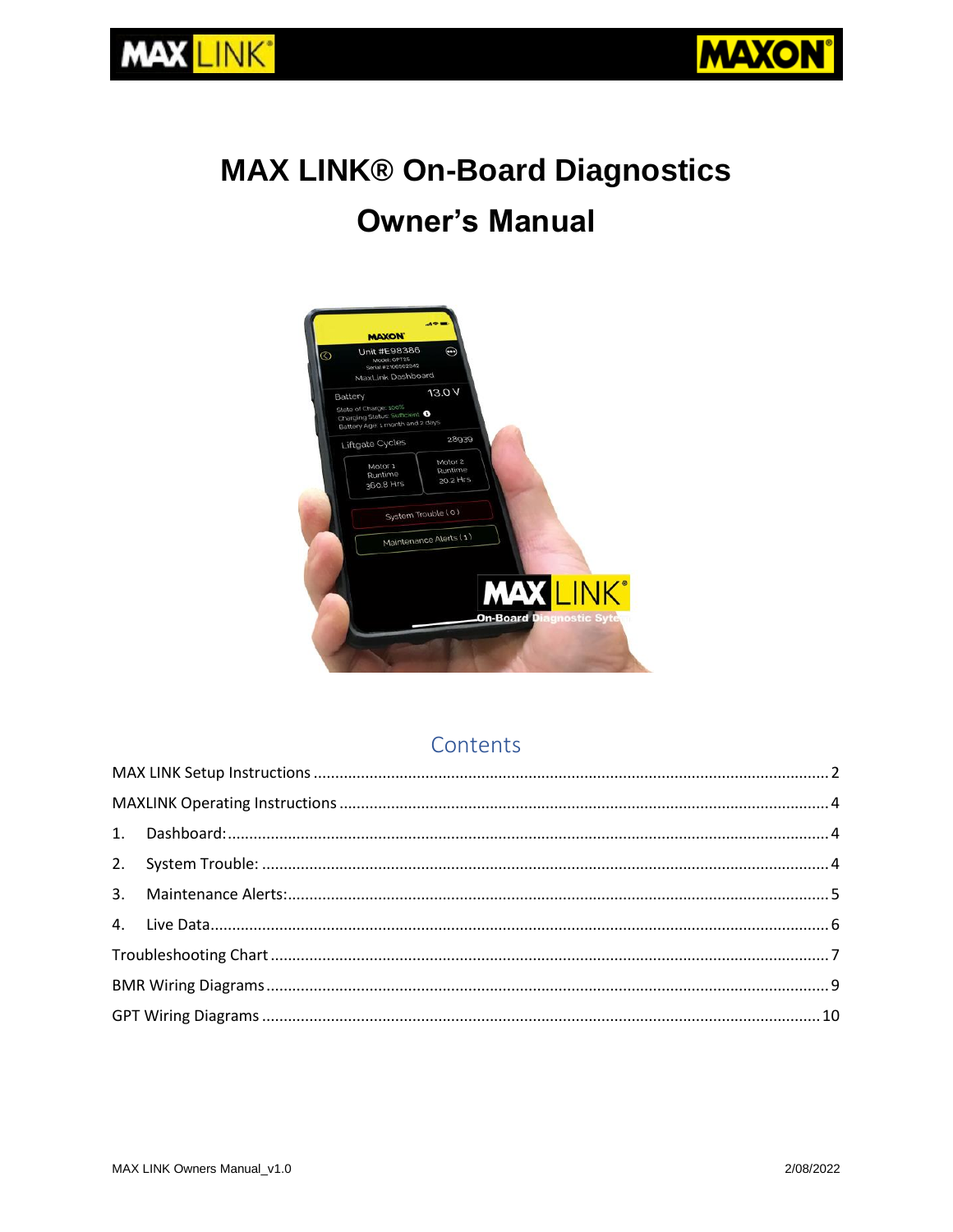

### **MAX LINK Setup Instructions**

If your MAXON liftgate comes equipped with the MAX LINK on-board diagnostics option, go to the Apple or Android APP store and download the MAX LINK App.



When you first open the app, you will be asked to enter your log-in credentials. At the log-in screen enter the credentials below.

Email Address: **MAXLINK@maxonlift.com**

Password: **MaxLinkopen** (Password is case sensitive)

You can now see MAX LINK devices in range.

Tap on the unit of choice.

Note: If several liftgates with MAX LINK are nearby, ensure that the preset MAX LINK ID corresponds to the liftgate you want to set up.



A Dashboard now appears that provides critical information about your Maxon liftgate. However, you must complete a final setup process to have full functionality.

Tap on the  $\odot$  Menu button in the right upper corner and choose "Initial Setup." Follow the prompts and go through the final setup process:

1. Decide the best unit identification number for your organization. The preset number corresponds with the MAX LINK ID number printed on the MAX LINK device inside the pump box. This number is typically replaced with your company's asset number for the specific vehicle or trailer. The contraction of trailer.



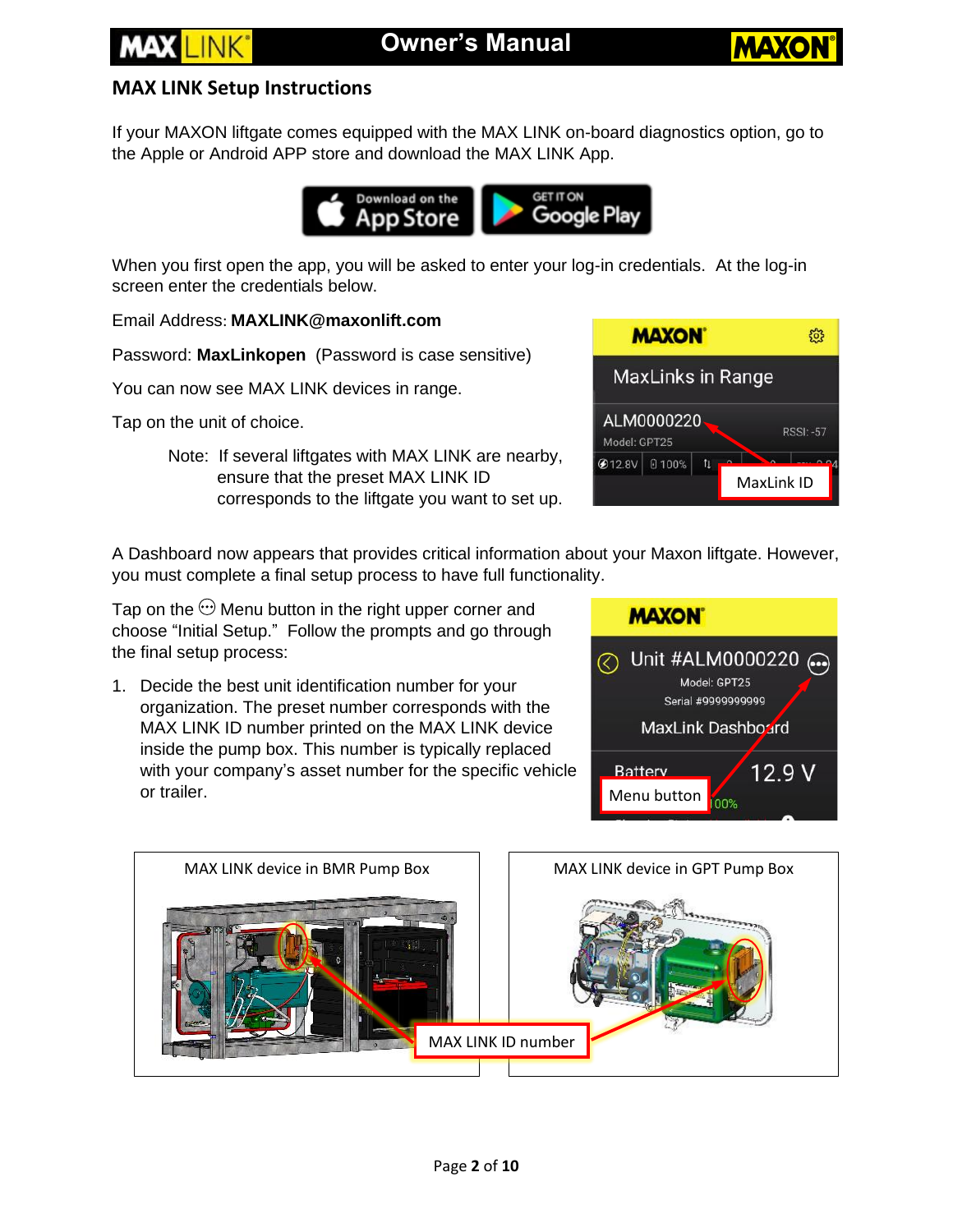# **Owner's Manual**

- 2. The following fields are already pre-populated, and no further action is necessary:
	- a. Liftgate model
	- b. Liftgate serial number
	- c. Company Prefix
	- d. Number of pumps
- 3. The following section deals with the power supply to the liftgate. This section is pre-populated if Maxon supplied auxiliary batteries as part of the liftgate order. Otherwise, please input your data:
	- a. Is the liftgate running off auxiliary batteries or the chassis' starter batteries?
	- b. Enter the battery model refer to the battery label for that information
	- c. Type of batteries AGM or flooded?
	- d. Number of batteries
	- e. Reserve capacity this information can be found on the specifications sheet of the respective battery
	- f. Battery Installation date
	- g. select 12 or 24 volts
- 4. After reviewing a summary page that displays the data you entered, tap the "Save" button and confirm all entries. If you detect any errors, go back into the setup process and make any necessary corrections.
- 5. Go back to the initial "MAX LINK's in range" page. Check to ensure that your vehicle/trailer asset number is displayed correctly.
- 6. MAX LINK is ready to use.

| $_{\mathord\odot}$                   | <b>Initial Setup</b>           |   |
|--------------------------------------|--------------------------------|---|
| <b>Details</b><br><b>Unit Number</b> |                                |   |
|                                      | ALM0000220                     |   |
| <b>Liftgate Model</b>                |                                |   |
| GPT25                                |                                |   |
|                                      | Liftgate Serial Number         |   |
|                                      | 9999999999                     |   |
| Company Prefix                       |                                |   |
| <b>MXL</b>                           |                                |   |
| Pumps<br>Count                       |                                |   |
| Single                               |                                | ۰ |
| <b>Batteries</b><br>Truck            | Liftgate Battery Source        | J |
| Model                                |                                |   |
|                                      | Manufacturer Type #            |   |
| Type                                 |                                |   |
| <b>AGM</b>                           |                                |   |
| Count                                |                                |   |
| 2                                    |                                |   |
|                                      | Reserve Capacity (per battery) |   |
| 190                                  |                                |   |
| Installation Date                    |                                |   |
| 01-01-2020                           |                                | ٠ |
| Voltage                              |                                |   |
| 12                                   |                                | ٠ |
|                                      | Save<br>Cancel                 |   |

Note: MAXON will send out firmware updates that can be accessed via "Edit MAX LINK Details." Be aware that a firmware update typically takes up to 4 minutes for the data transfer to the MAX LINK device on the liftgate and then another 4-5 minutes to update itself. It is critical not to operate the liftgate and that the unit's power supply is not interrupted during this process.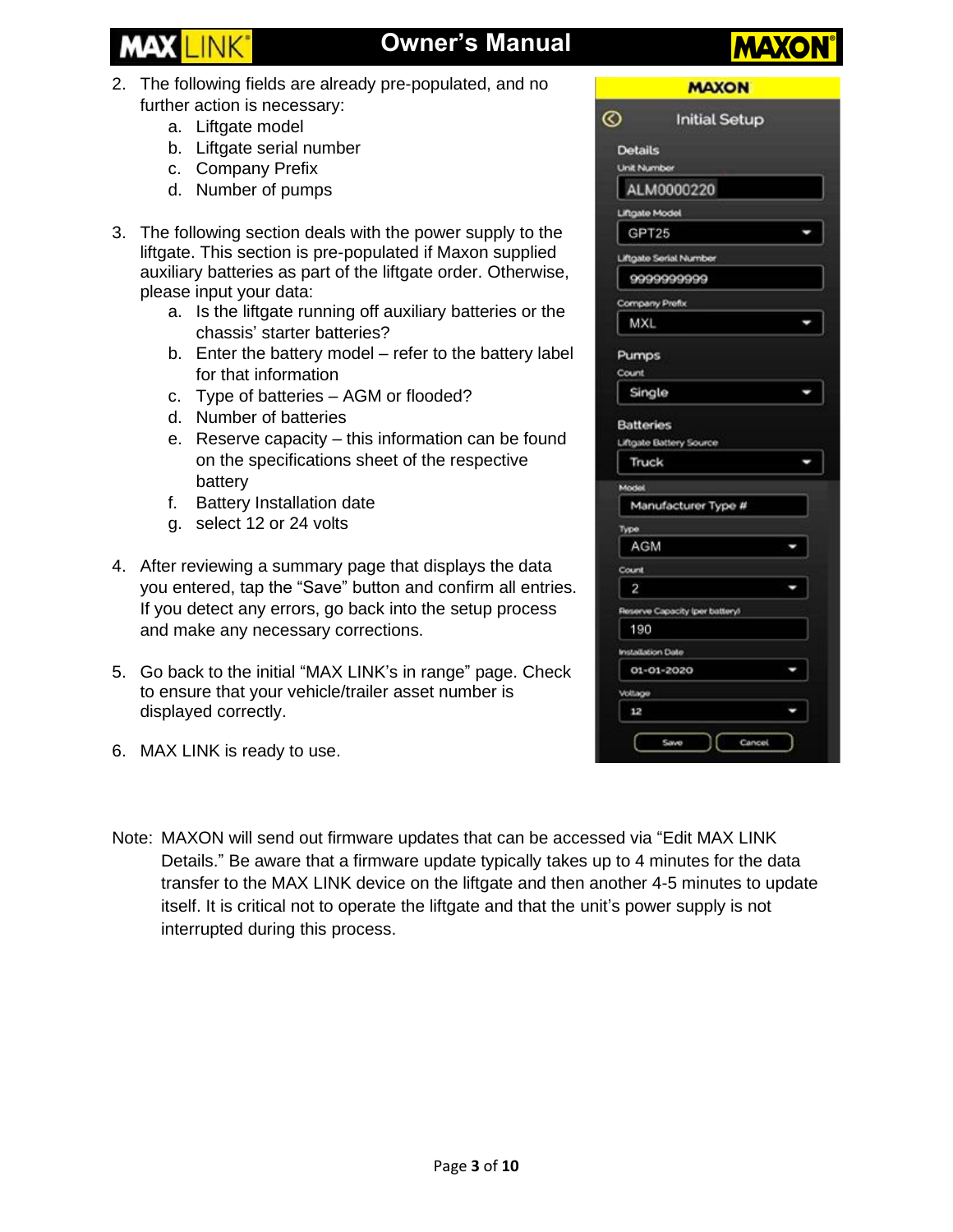

#### <span id="page-3-0"></span>**MAXLINK Operating Instructions**

Open MAX LINK App. The app will open to the MAX LINK's in range" page.

Select the liftgate that you want to check.

#### <span id="page-3-1"></span>**1. Dashboard:**

The Dashboard shows important liftgate and battery status information such as:

- a. Battery Voltage and State of Charge
- b. Charging status: Note that this metric needs at least 72 hours of data to display charging status. Tapping the  $(i)$  icon next to Charging Status takes you to the battery charging log to review a specific unit's charging pattern.
- c. Battery Age
- d. Liftgate Cycles
- e. Motor Runtimes



#### <span id="page-3-2"></span>**2. System Trouble:**

If there are liftgate or battery charging issues, you will see a notification via the "System Trouble" field. Additionally, an amber LED light on the outside of the pump box lights up to flag you that MAX LINK has a notification.

- a. Tapping on the System Trouble field opens a System Trouble screen allowing you to get more information on the problem.
- b. Tapping the  $(i)$  icon to the right of the system trouble description opens a System Trouble Detail screen where you can see the history of how many times a problem has occurred.
- c. Most System Trouble codes self-clear when the problem is fixed. For instance, when you reset a tripped circuit breaker. However, other system trouble codes, such as "run time exceeded," require manual clearing. There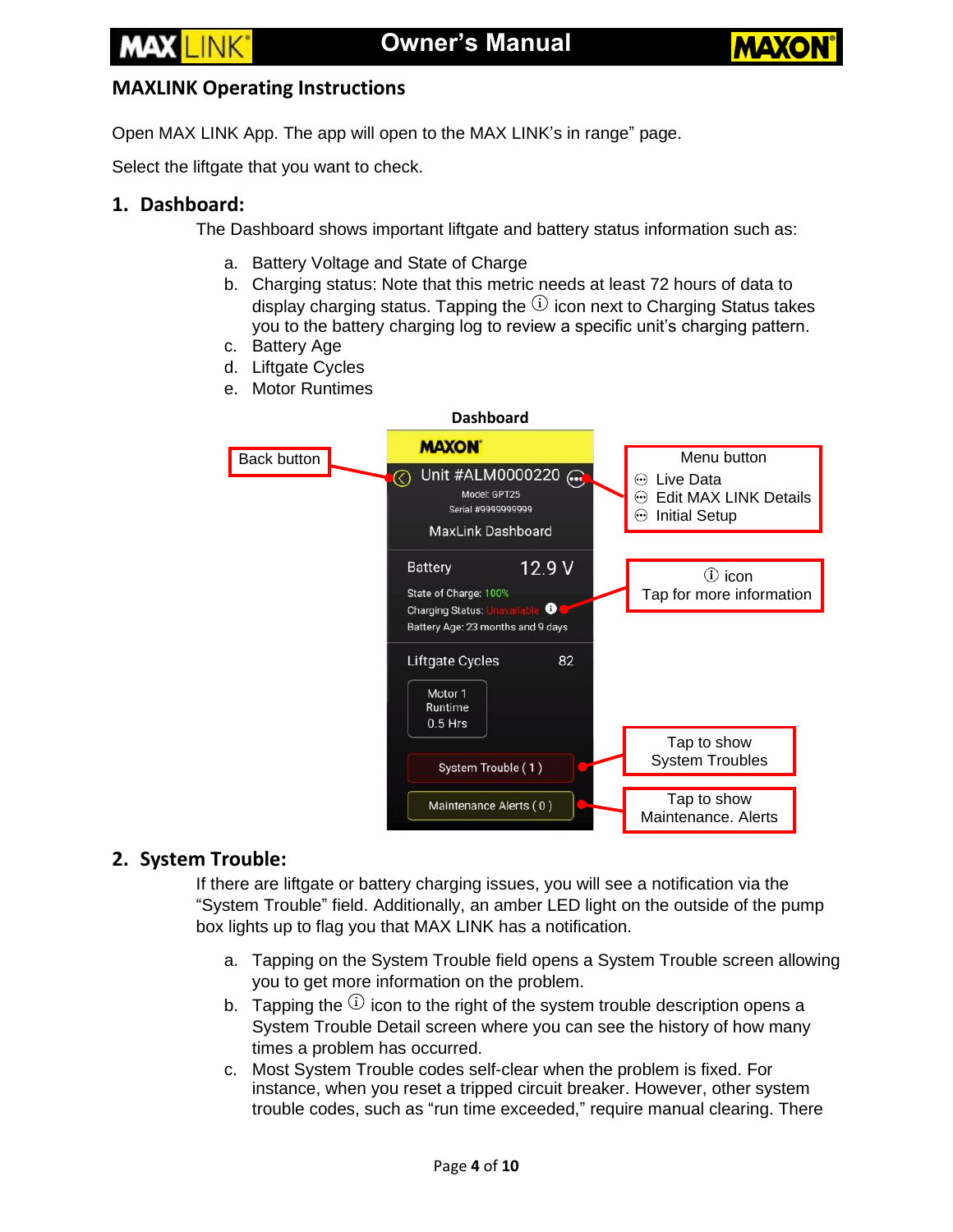

# **Owner's Manual**



will be a "Clear" button at the bottom of the System Trouble Details screen for problems that require manual clearing.



d. MAX LINK also allows you to send information to Maxon Technical Services for repair guidance. Tap the "Send to Maxon" button, where available, to send data to Maxon.

#### <span id="page-4-0"></span>**3. Maintenance Alerts:**

Maintenance alerts are critical for a preventive maintenance program. These alerts are crucial to maximize the uptime of your Maxon liftgate.

Maintenance Alerts need to be manually cleared after the task has been performed.

a. From the Dashboard, tap on the "Maintenance Alert" button to go to the "Maintenance Alert Detail screen". Tap the "Clear" button.

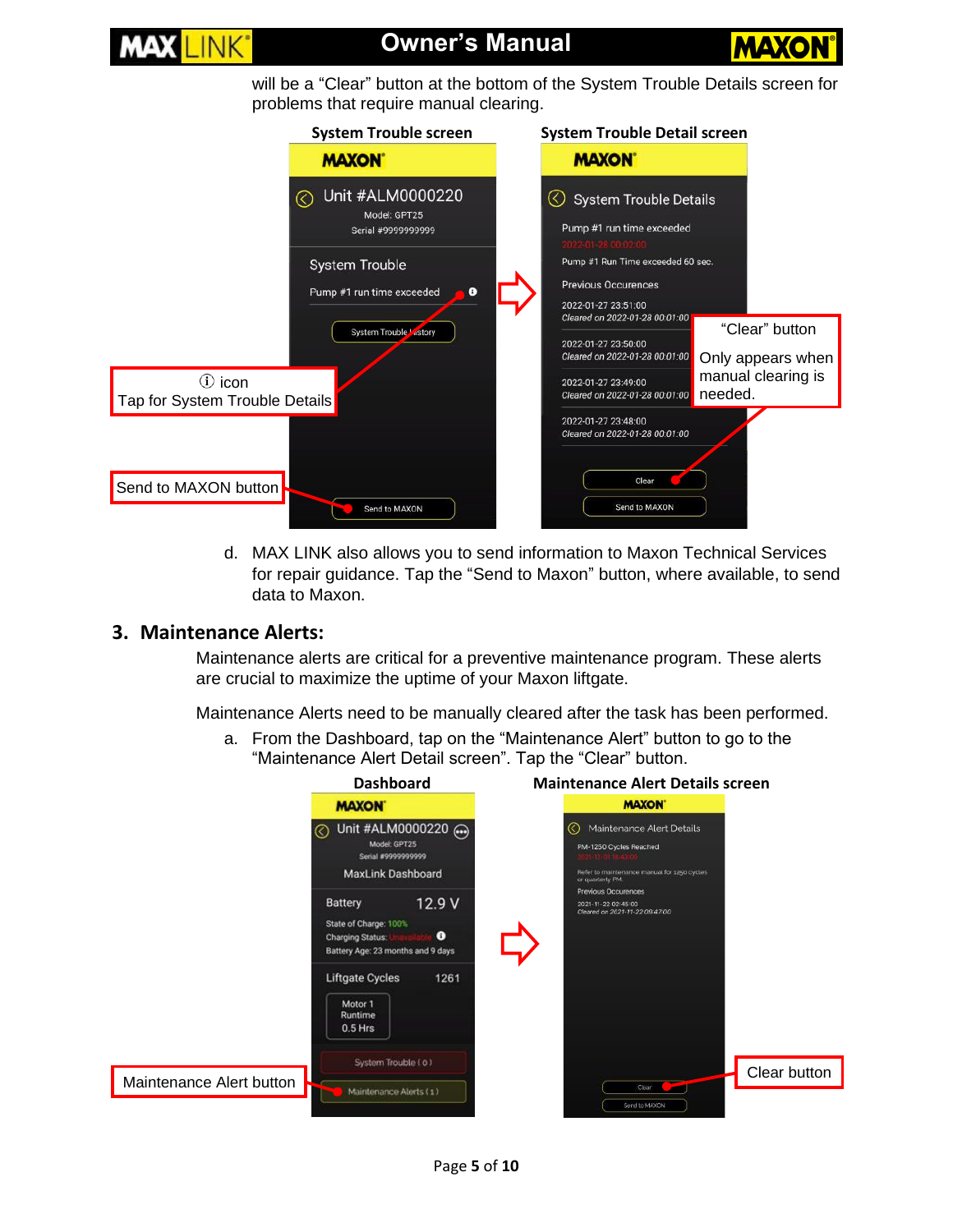

When replacing a motor or batteries without a "Maintenance Alert", you need to reset the motor hours or battery information and installation date as shown below

a. From the Dashboard, tap on the  $\odot$  "Menu" button to go to the "MAX LINKs Details" screen, then tap on the "Edit MAX LINK Details" button to go to the Edit MAX LINK Details screen. Reset motor hours when replacing a motor and update battery information and installation date when replacing batteries and tap on the "Save" button.



#### <span id="page-5-0"></span>**4. Live Data**

Another valuable MAX LINK diagnostics option is to look at Live Data. If needed, you can also stream this data to Maxon Technical Services by tapping the "Stream to Maxon" button. Live data displayed includes key metrics such as system voltage, valve activity, solenoid switch activity, and solenoid switch voltages.

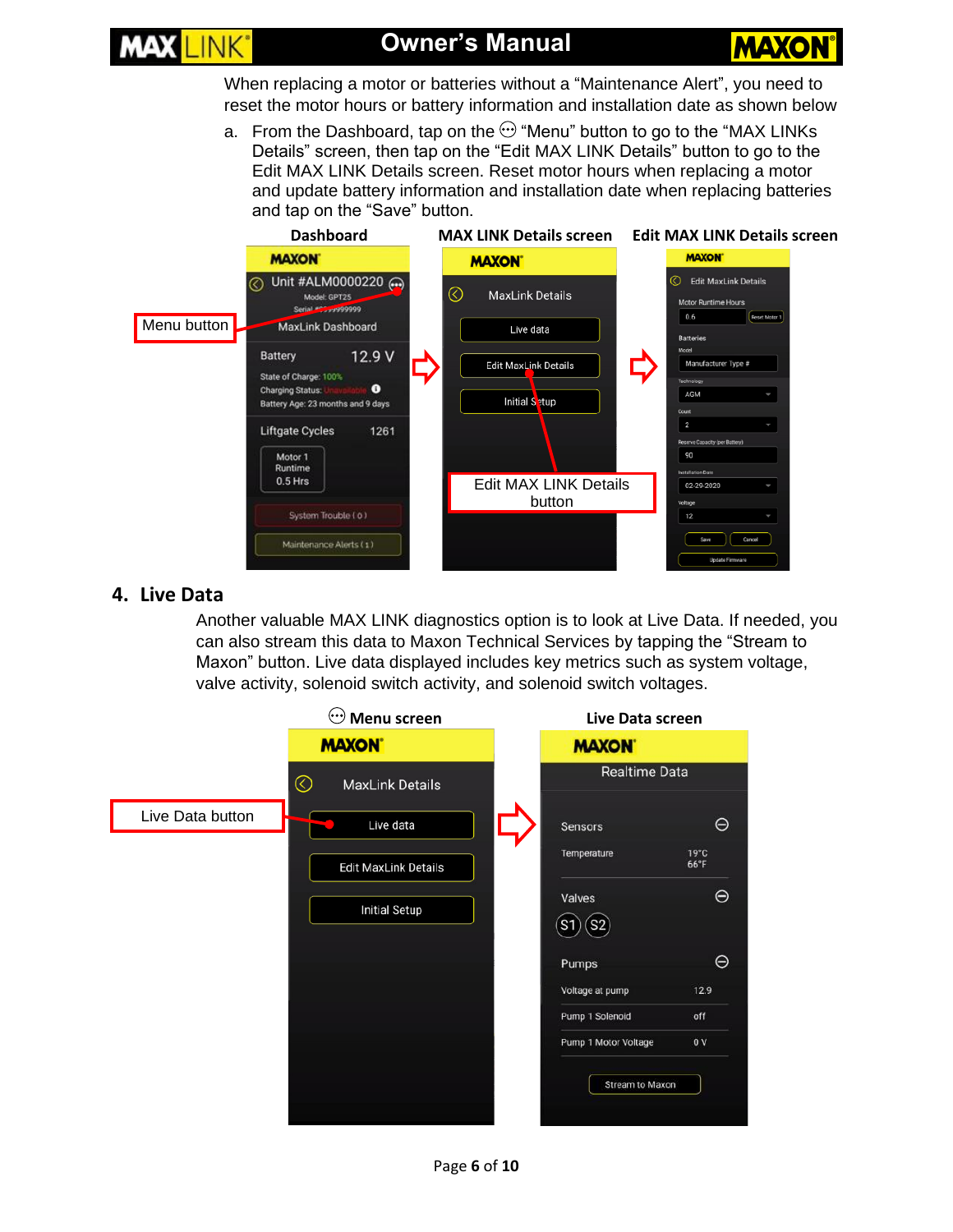



# **Troubleshooting Chart**

<span id="page-6-0"></span>

| CAUTION: Do not troubleshoot during firmware updates. If troubleshooting is needed wait for 15<br>minutes after firmware updates is completed. |                                                        |                                                                                                                                                                                                                                                                                                                                                                                                                                                                                                                      |  |  |  |
|------------------------------------------------------------------------------------------------------------------------------------------------|--------------------------------------------------------|----------------------------------------------------------------------------------------------------------------------------------------------------------------------------------------------------------------------------------------------------------------------------------------------------------------------------------------------------------------------------------------------------------------------------------------------------------------------------------------------------------------------|--|--|--|
| Problem                                                                                                                                        | <b>Possible Cause</b>                                  | Correction                                                                                                                                                                                                                                                                                                                                                                                                                                                                                                           |  |  |  |
| MAX LINK device green<br>LED is OFF (not flashing)                                                                                             | Battery positive or ground<br>connections disconnected | Check and verify all MAX LINK-interface<br>harness mating connections                                                                                                                                                                                                                                                                                                                                                                                                                                                |  |  |  |
|                                                                                                                                                | Blown 2A fuse or inline fuse<br>terminal disconnect.   | With battery box:<br>Check and verify inline fuse<br>$\bullet$<br>with red wire terminal<br>connection to circuit breaker<br>battery terminal side.<br>Check and verify inline 2A fuse<br>$\bullet$<br>continuity.<br>Without battery box:<br>Check and verify the MaxLink-<br>$\bullet$<br>interface harness inline fuse<br>on white wire is connected in<br>the pump box. The inline fuse<br>terminal must be connected to<br>battery supply cable.<br>Check and verify inline 2A fuse<br>$\bullet$<br>continuity. |  |  |  |
|                                                                                                                                                | MAX LINK device is not<br>responding                   | Power cycle MAX LINK device OFF-ON<br>With battery box:<br>Disconnect and reconnect the 2A inline<br>fuse on red wire connected to circuit<br>breaker battery terminal side.<br>Without battery box:<br>Disconnect and reconnect the 2A inline<br>fuse on white wire in the MAX LINK-<br>interface harness in pump box.                                                                                                                                                                                              |  |  |  |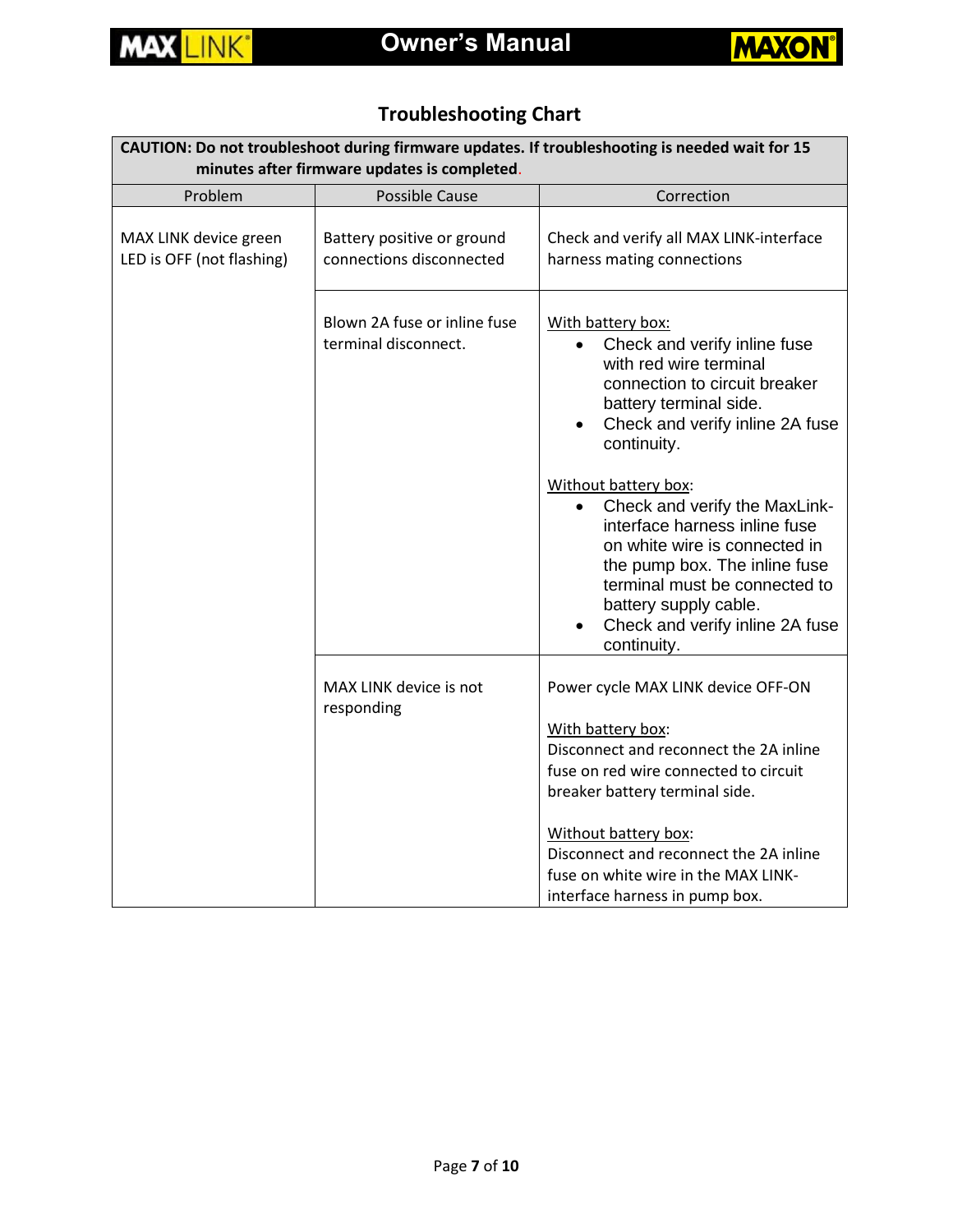



| MAX LINK device not<br>communicating with APP                         | MAX LINK device Bluetooth<br>not responding          | Confirm that Bluetooth is enabled on<br>your smart device.<br>Power cycle MAX LINK device OFF-ON                                                                                                                                                                      |
|-----------------------------------------------------------------------|------------------------------------------------------|-----------------------------------------------------------------------------------------------------------------------------------------------------------------------------------------------------------------------------------------------------------------------|
|                                                                       |                                                      | With battery box:<br>Disconnect and reconnect the 2A inline<br>fuse with red wire connected to circuit<br>breaker battery terminal side.                                                                                                                              |
|                                                                       |                                                      | Without battery box:<br>Disconnect and reconnect the 2A inline<br>fuse with white wire in the MAX LINK-<br>interface harness in pump box.                                                                                                                             |
| Fault LED is OFF when<br>fault is present<br>(With battery box units) | Blown 2A fuse or inline fuse<br>terminal disconnect. | Check and verify the MAX LINK-<br>$\bullet$<br>interface harness inline fuse on<br>white wire is connected in the<br>pump box. The white wire inline<br>fuse terminal must be connected<br>to battery supply cable.<br>Check and verify inline 2A fuse<br>continuity. |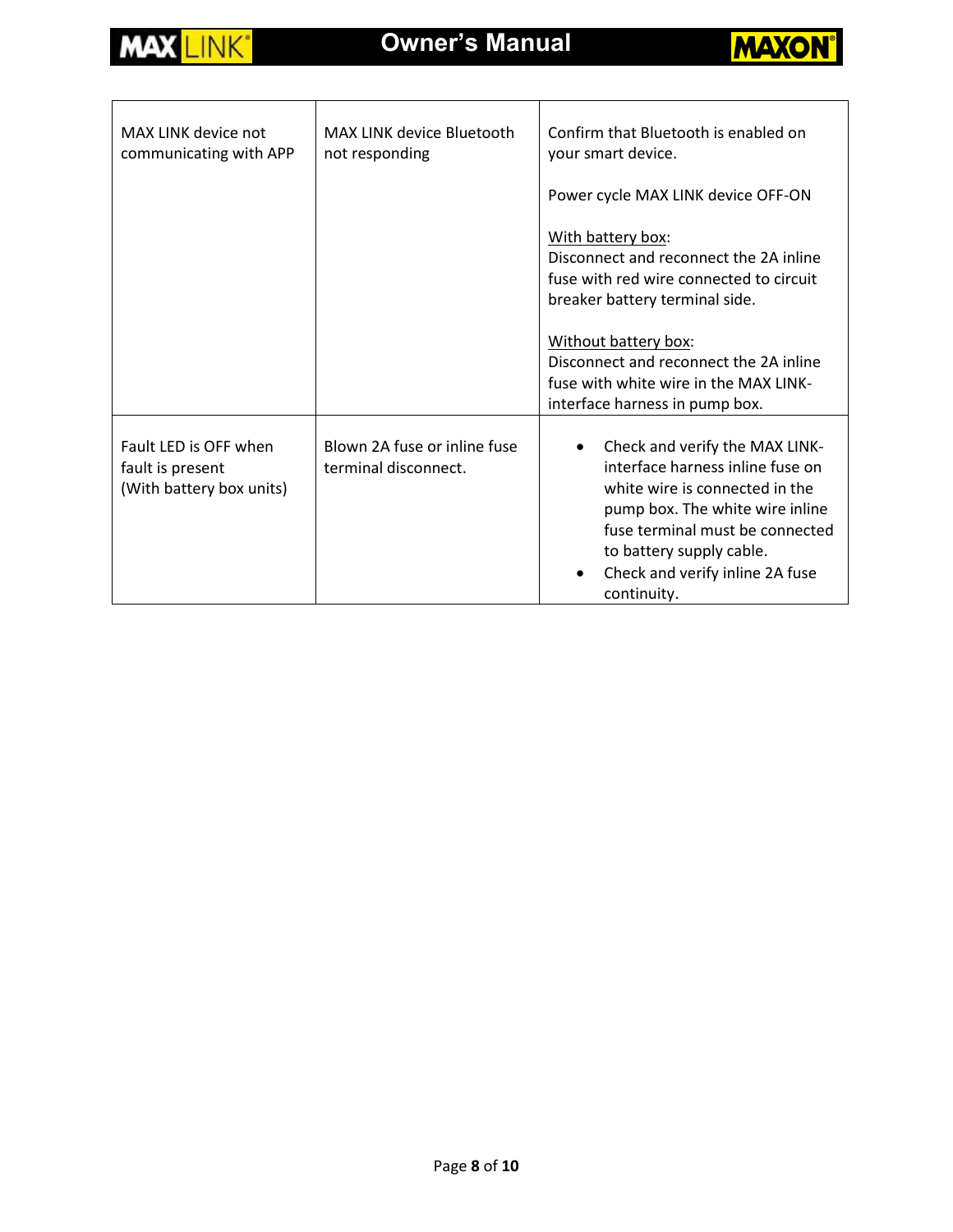## <span id="page-8-0"></span>**Owner's Manual** LINK<sup>\*</sup> **MAXON BMR Wiring Diagrams** Max Link green LED **BMR** controller Selector switch  $\Omega$ **Battery supply cable Max Link device** 2A Fuse<br>In line fuse **MaxLink-interface harness** White Fault LED Red 2A Fuse<br>In line fuse **BMR with Battery Box Connected in battery** box circuit breaker battery terminal side **Valve harness**



Page **9** of **10**